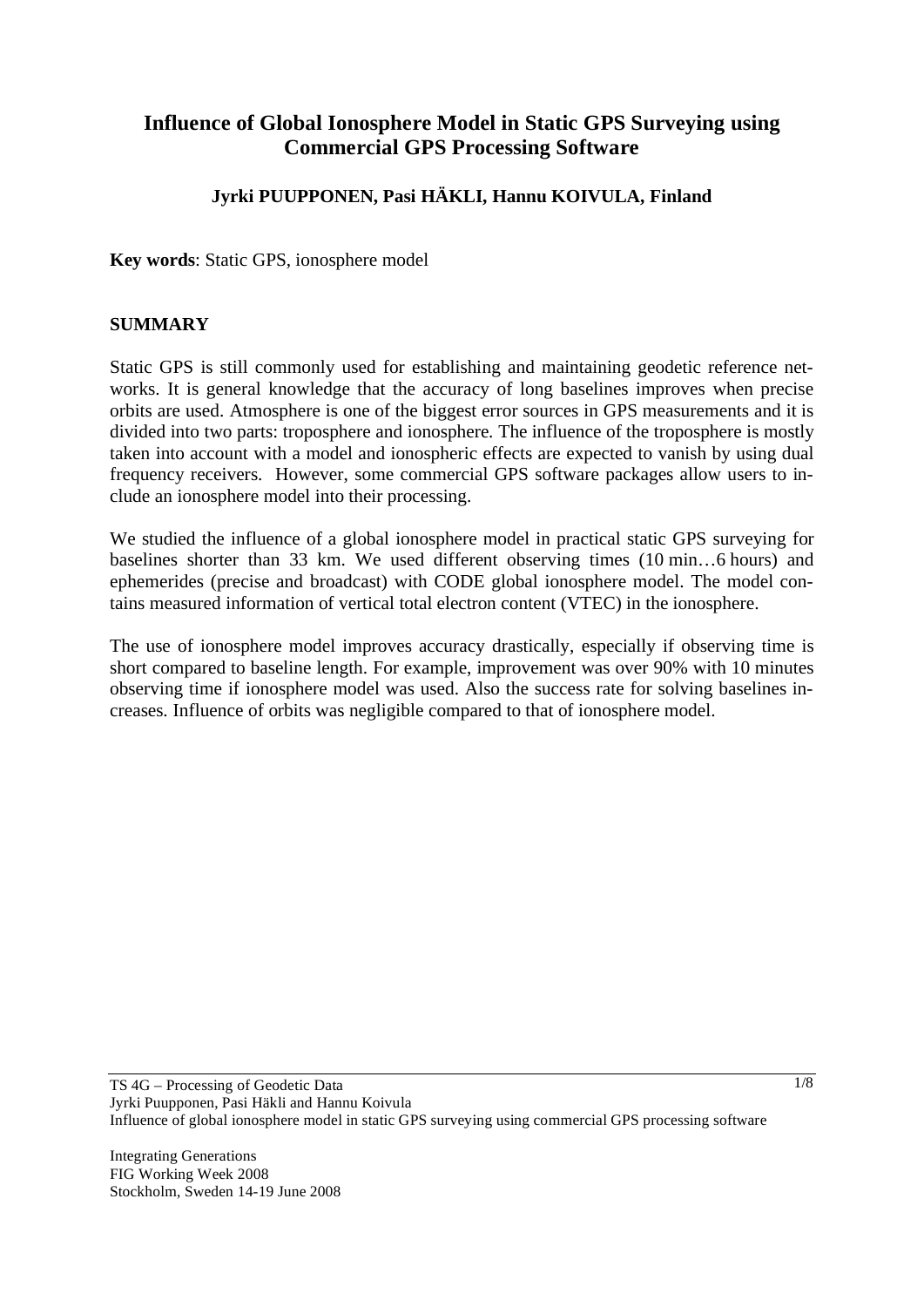# **Influence of Global Ionosphere Model in Static GPS Surveying using Commercial GPS Processing Software**

# **Jyrki PUUPPONEN, Pasi HÄKLI, Hannu KOIVULA, Finland**

# **1. INTRODUCTION**

This study is a part of Finnish Geodetic Institutes project to study the accuracy and the quality of geodetic GPS. In this study we focus our interests on the use of global ionosphere model in static geodetic GPS surveying. The goal was to find out the influence of global ionosphere model on GPS solution for baselines shorter than 33 kilometers and session durations 10 min…6 hours. We computed nearly 8,000 baselines with different baseline lengths and observation times.

# **2. GLOBAL IONOSPHERE MODEL**

Ionosphere is one of the biggest error sources in GPS processing. Ionosphere is dispersive medium with respect to the GPS frequencies. Traditionally the ionospheric effects have been eliminated using dual frequency receivers and ionosphere-free linear combination in processing. (Hoffman-Wellenhof et al., 2001)

The ionosphere is from about 50 km up to 1,000 km above ground. Influence of ionosphere depends on the electron density and it has time-dependent variation. Solar activity has 11 year cycle with great influence for number of electrons. There is also significant seasonal and diurnal variation. Measure of electrons is defined as TEC that is the total electron content along the signal path between the satellite and receiver (Hoffman-Wellenhof et al., 2001). VTEC (vertical total electron content) is also widely used especially in ionosphere models. (Schaer, 2002)

There is possibility to use global ionosphere maps (GIM) that has been generated from worldwide GPS observations. We used CODE final ionosphere model in our processing. CODE IONEX (IONosphere map EXhange) files contain VTEC information with two hour interval. CODE products are maintained by Astronomical Institute, University of Berne, Switzerland. (Schaer, 2002; CODE, 2008)

## **3. TEST METHODS**

We processed a GPS dataset with and without ionosphere model using broadcast and precise ephemerides. Using the same GPS data with same processing strategy ensures that the effect we find depends only on orbits or ionosphere model. Satellite geometry, troposphere, carefulness of the observer, multipath conditions etc. have the same influence to all solutions and we are able to compare the results between the studied factors.

Jyrki Puupponen, Pasi Häkli and Hannu Koivula

TS 4G – Processing of Geodetic Data

Influence of global ionosphere model in static GPS surveying using commercial GPS processing software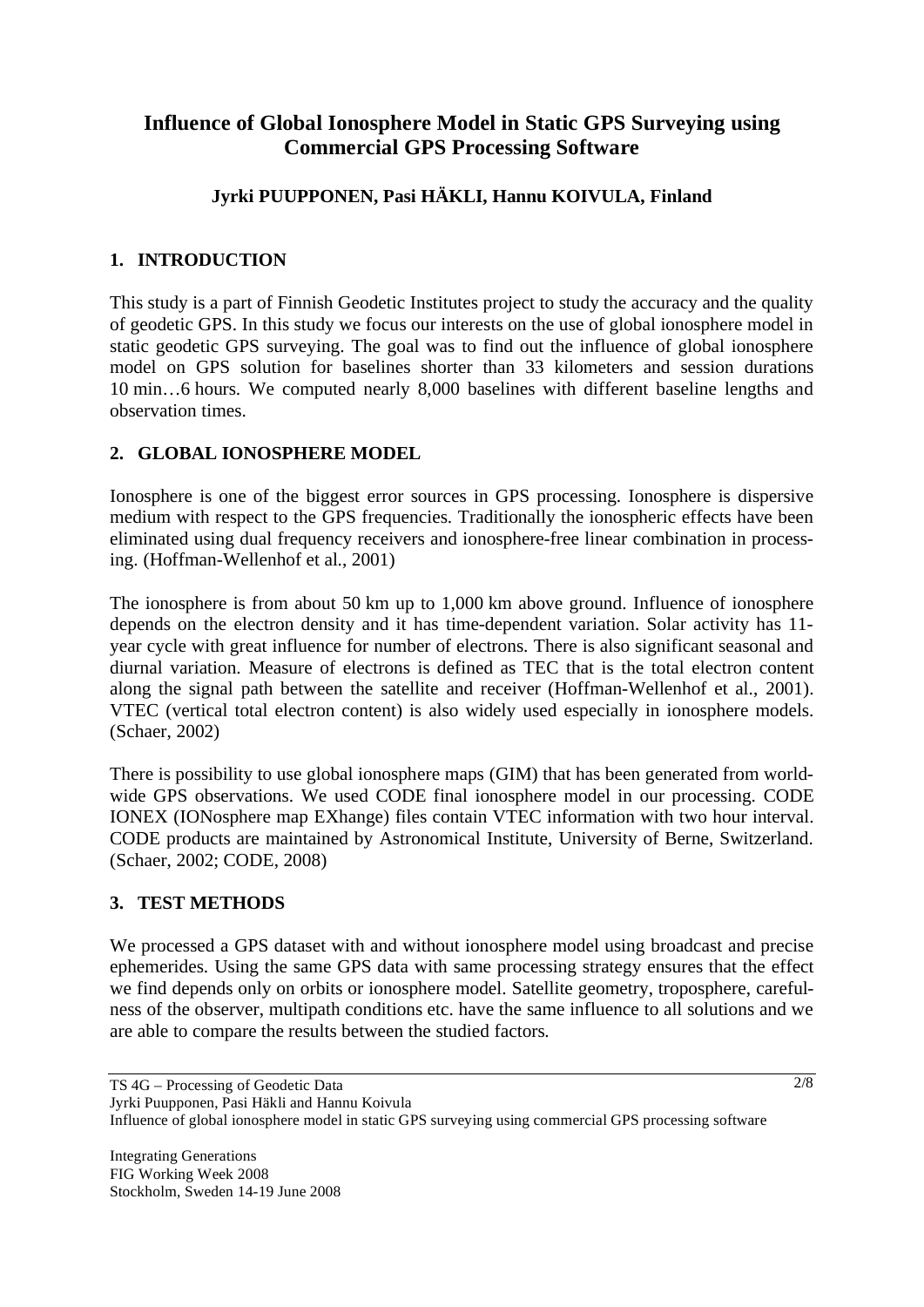#### **3.1 Test field and test data**

Test field (Figure 1) contains seven reference points forming a set of 18 baselines of different lengths. Test campaign was performed in the test field in May 2007. The observations were made with dual frequency receivers and choke ring antennas using tripods (Figure 2). Same benchmarks were observed during five days using 6-hour observing times.

Baselines lengths vary from 1.8 to 32.5 kilometers. Reference coordinates were processed and adjusted from the whole five-day observation data with Trimble Total control. This was the way to get homogeneous reference coordinates for the test field.

The test data was divided into 10-min, 15-min, 30-min, 1-h, 2-h, 3-h and 6-h observing times. If there was more than 20 sessions per observation time, 20 sessions were selected randomly in order to avoid any systematic errors and to reflect average conditions. This way each baseline length-observing time combination has a similar "weight" as the number of observations is equal. However, for longer observing times there was less sessions available (Table 1). In total almost 8,000 GPS baselines were used in the test.



**Figure 1**. Measurements were performed in the test field in southern Finland. Test field contains seven points and 18 baselines.

**Figure 2**. Observations were collected with dual frequency receivers and choke ring antennas using tripods.

**Table 1**. Number of sessions with different observing times.

| observing<br>times |    | min<br>  | 30<br>min | hour             | hours     | hours | hours |
|--------------------|----|----------|-----------|------------------|-----------|-------|-------|
| number of sessions | 20 | or<br>∠∪ | 20        | $\Delta$ r<br>ZU | <b>1.</b> | 1 U   |       |

TS 4G – Processing of Geodetic Data

Jyrki Puupponen, Pasi Häkli and Hannu Koivula

Influence of global ionosphere model in static GPS surveying using commercial GPS processing software

Integrating Generations FIG Working Week 2008 Stockholm, Sweden 14-19 June 2008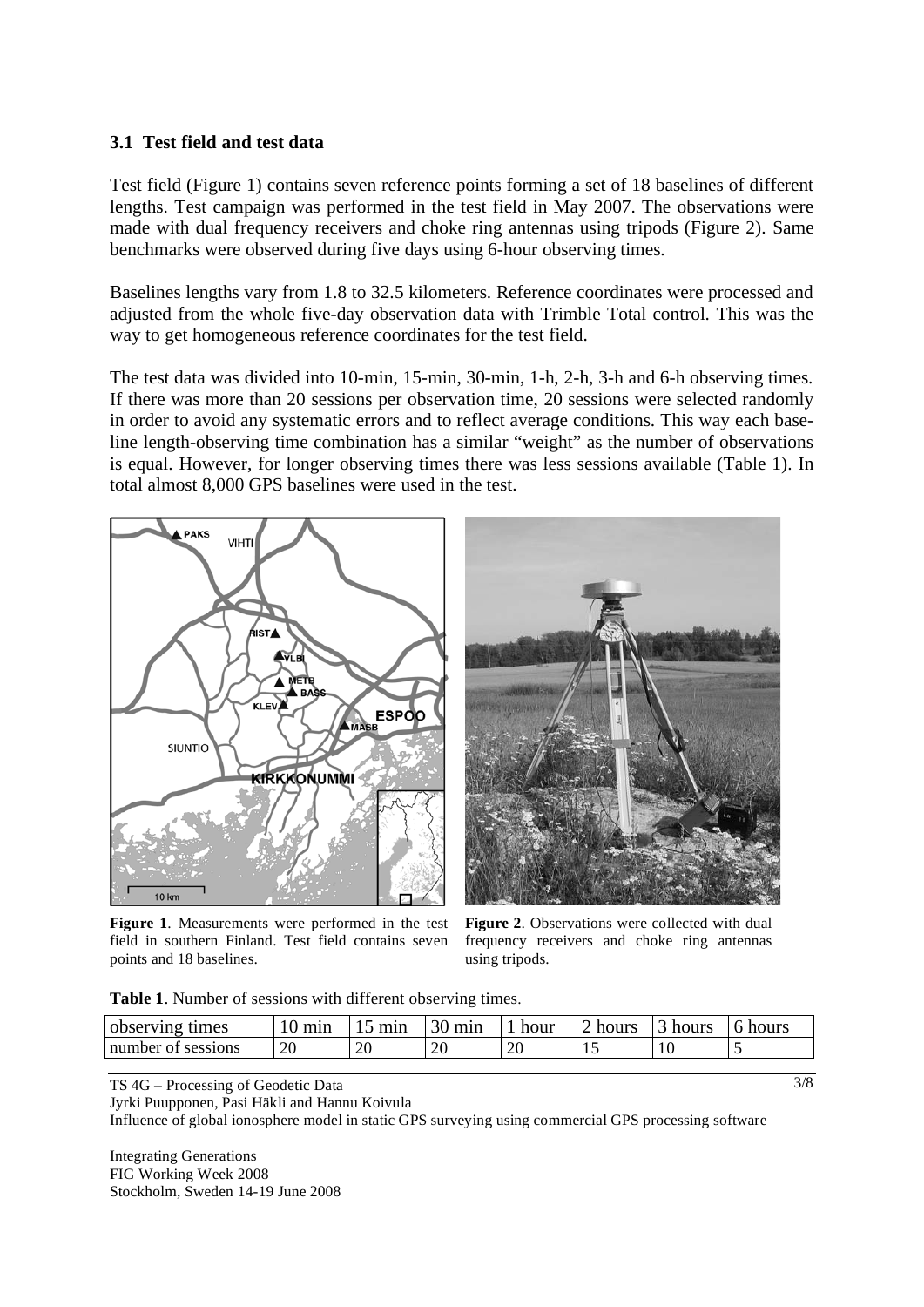#### **3.2 Data processing**

The data was processed with Trimble Total Control (TTC) software and processing interval was 30 seconds. All sessions with different observing times were processed with and without ionosphere model using broadcast and precise (IGS final orbits) ephemerides. We used default processing parameters and NGS antenna model. All vectors were processed individually without network adjustment.

Error vector components  $(\Delta X, \Delta Y, \Delta Z)$  were computed by comparing baseline results to the reference coordinates. 3D error  $(\Delta S)$  was calculated from error vector components for each individual solution. Figures 3 and 4 show an example of individual 3D errors for 10- minute sessions with broadcast ephemerides. Figure 3 shows results without and Figure 4 with ionosphere model.

![](_page_3_Figure_3.jpeg)

![](_page_3_Figure_4.jpeg)

model. One gross error  $(>1 \text{ m})$  was discarded.

**Figure 3**. Individual 3D errors for 10-minute sessions processed with broadcast ephemerides. Ionosphere model was not used. 7 gross errors (>1 m) were discarded.

## **3.3 Pre-processing of the results**

By including short observing times it was anticipated that data contains gross errors. Gross errors were not discarded during the processing even if the GPS software warned sometimes from bad quality. This reflects reality and elimination could have biased the results. Gross errors were thus taken into account only in pre-processing of the results.

We tested several methods for cleaning the raw results from gross errors. In the first method we eliminated gross errors that were bigger than one meter (Figures 5 and 6). One meter error cannot be considered as geodetic accuracy under any circumstances. In the second method errors larger than 3\*rms were discarded (Figures 7 and 8). Rms was computed for each baseline length-observing time combination (including 20 baselines) separately. In case of systematic errors, rms value increases leading to less sensitive elimination of gross errors. Therefore the third elimination method using standard deviation ( ) was tested. In the third method we eliminated data points that are outside the 3 (approximately 99.7 %) and thus deviate

Jyrki Puupponen, Pasi Häkli and Hannu Koivula

Influence of global ionosphere model in static GPS surveying using commercial GPS processing software

TS 4G – Processing of Geodetic Data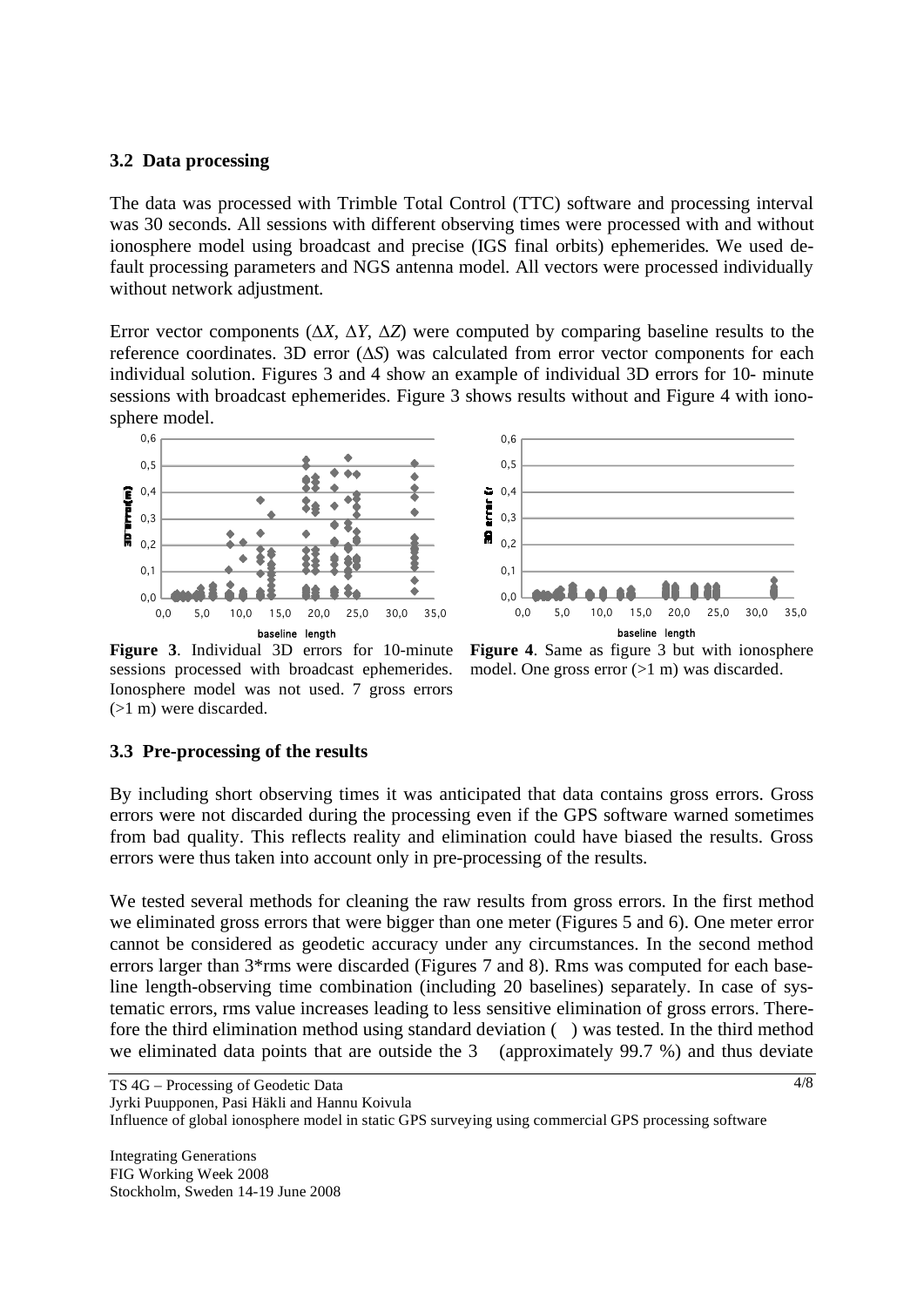significantly from the rest of the data (Figures 9 and 10). Both methods 2 or 3 include as preelimination the method 1.

![](_page_4_Figure_1.jpeg)

**Figure 5**. rms accuracy for all baseline lengths if only gross errors larger than one meter are eliminated.

![](_page_4_Figure_3.jpeg)

**Figure 7**. rms accuracy for all baseline lengths if errors larger than 3\*rms are eliminated.

![](_page_4_Figure_5.jpeg)

![](_page_4_Figure_6.jpeg)

10 min 15 min 30 min 1h 2 h 3 h 6 h **Figure 6**. Percentage of discarded vectors. Errors larger than one meter are eliminated.

![](_page_4_Figure_8.jpeg)

**Figure 8**. Percentage of discarded vectors. Errors larger than 3\*rms are eliminated.

![](_page_4_Figure_10.jpeg)

5/8

TS 4G – Processing of Geodetic Data

Jyrki Puupponen, Pasi Häkli and Hannu Koivula

Influence of global ionosphere model in static GPS surveying using commercial GPS processing software

Integrating Generations FIG Working Week 2008 Stockholm, Sweden 14-19 June 2008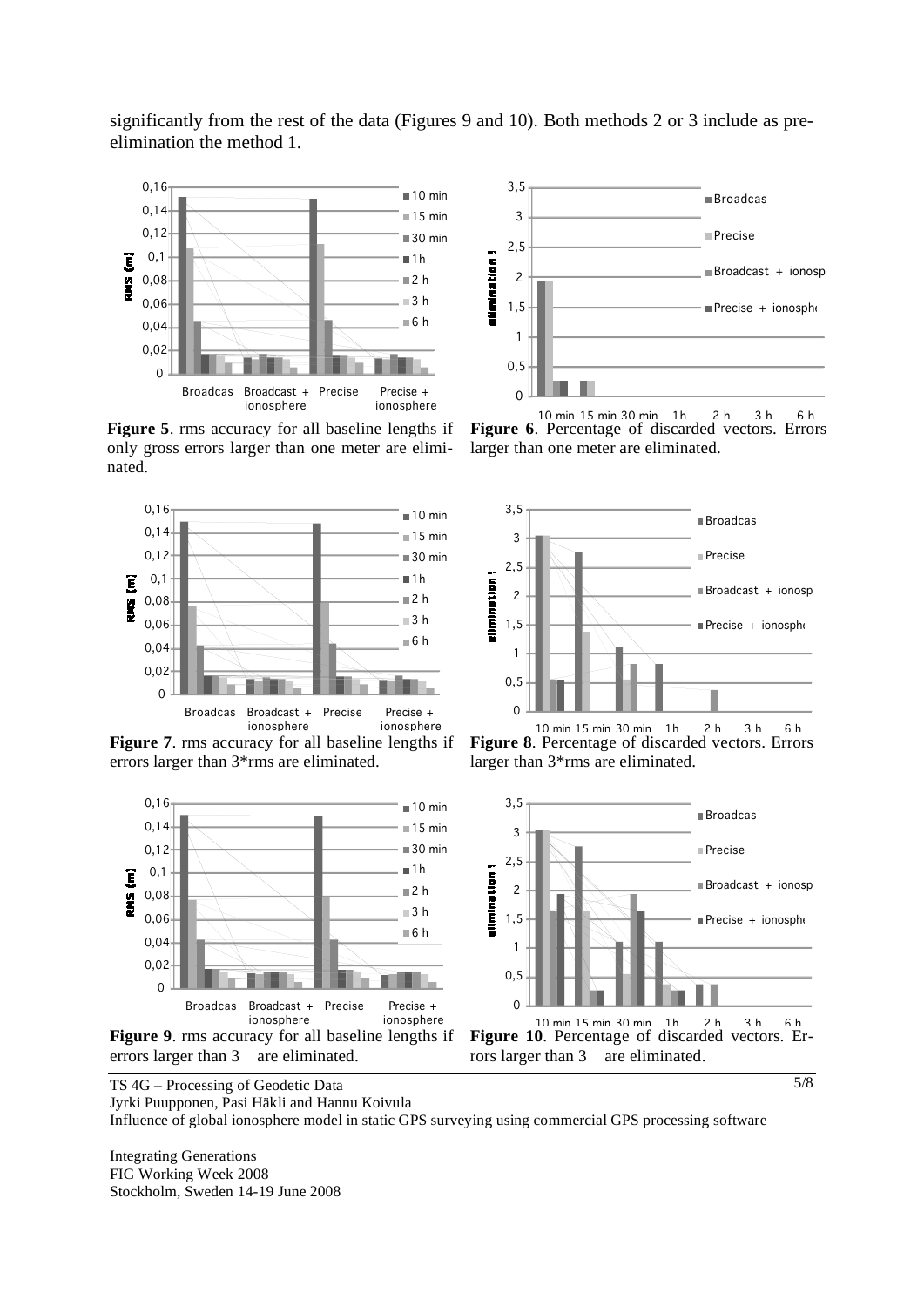From the Figures 6, 8, 10 it is obvious that the method 3 detects more outliers than the other methods. However, these observations differ statistically significantly from the rest of the dataset and can be considered as gross errors. Method 3 discards up to 3% of the vectors. Most vectors are discarded with the shortest observing time when there is not enough data for reasonable GPS solution. Percentage of rejected vectors indicates the reliability of results. From Figures 5, 7 and 9 can be seen that the elimination methods have only minor effects to accuracy. From now on all the results are pre-processed using method 3. rms (root mean square) value was chosen as accuracy measure.

### **4. RESULTS**

#### **4.1 Influence of orbits**

Different ephemerides were studied with and without ionosphere model. Results without ionosphere model are shown in Figure 11 for broadcast and in Figure 12 for precise orbits. In both cases results are similar and improvement of rms accuracy was less than 3 mm for all observing times. Improvement of accuracy was on average 2.0% if precise ephemerides were used instead of broadcast ephemerides without ionosphere model. With ionosphere model the difference between broadcast and precise ephemerides is even smaller (see Table 2).

> 0,25  $0.30$

![](_page_5_Figure_4.jpeg)

![](_page_5_Figure_5.jpeg)

**Figure 11**. rms accuracy with broadcast ephemerides and without ionosphere model.

**Figure 12**. rms accuracy with precise ephemerides and without ionosphere model.

#### **4.2 Influence of ionosphere model**

The influence of ionosphere model was studied with both broadcast and precise orbits. Results with broadcast orbits and without ionosphere model are shown in Figure 13. Corresponding results with ionosphere model are given in Figure 14. From the figures can be seen that ionosphere model improves accuracy considerably. The distance-dependency almost vanishes. Accuracy improves significantly especially for shorter observing times, even more than 90 % for 10-minute observing time (see Table 2). The table shows that the results are similar for precise orbits and the difference between orbits is insignificant. With longer baselines and short observing times the rms accuracy improves from decimeter level to centimeter level.

Jyrki Puupponen, Pasi Häkli and Hannu Koivula

Influence of global ionosphere model in static GPS surveying using commercial GPS processing software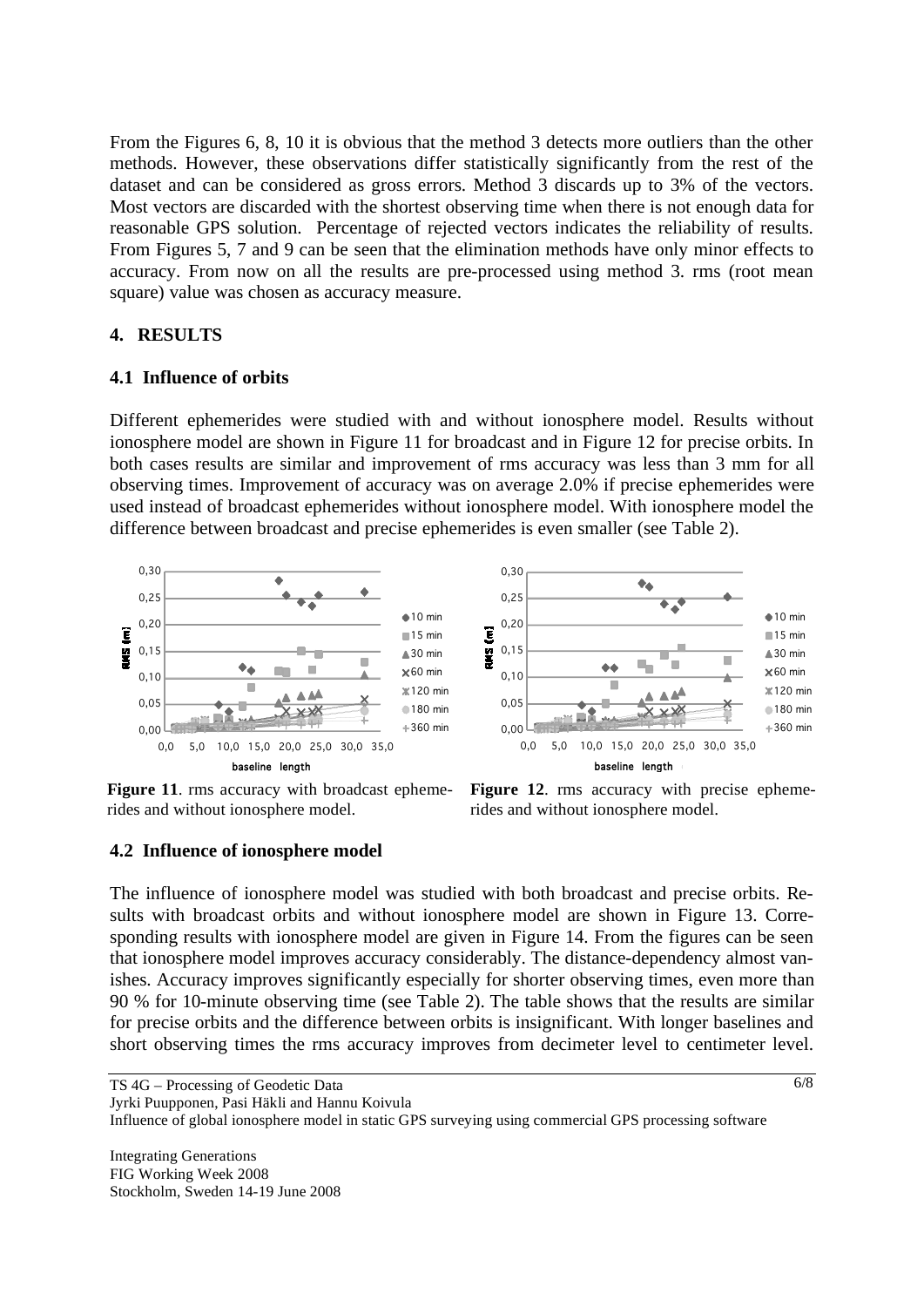Improvement is smaller with longer observing times. Nevertheless in every case the improvement was over 10 %. The improvement is significant for observing times less than 2 hours being at least 1 cm in rms accuracy. The improvement is only a few millimeters for longer observing times.

Figures 13 and 14 show also that the deviation between the different observing times reduces noticeably and the observing time-dependent part of error almost disappears when global ionosphere model is added to GPS processing (see columns 3 and 6 in Table 2). The results indicate that one may obtain same accuracy with only 10-min observing time than with 3-h observing sessions if ionosphere model is used. Only 6-h observing times give significantly better results compared to other observing times.

![](_page_6_Figure_2.jpeg)

**Figure 13**. rms accuracy with broadcast ephemerides and without ionosphere model.

![](_page_6_Figure_4.jpeg)

**Table 2.** Accuracies (rms) with different observing times. Percentage (%) indicates the improvement of rms when ionosphere model is used.

|                   | <b>Broadcast</b> | RMS   Broadcast+ionosphere |      | RMS  <br>Precise | Precise+ionosphere |      |  |  |  |  |  |
|-------------------|------------------|----------------------------|------|------------------|--------------------|------|--|--|--|--|--|
|                   | (mm)             | $RMS$ (mm)                 | %    | (mm)             | $RMS$ (mm)         | $\%$ |  |  |  |  |  |
| $10 \text{ min}$  | 151.3            | 13.7                       | 90.9 | 150.1            | 12.2               | 91.9 |  |  |  |  |  |
| $15 \text{ min}$  | 77.2             | 12.9                       | 83.3 | 80.4             | 13.0               | 83.9 |  |  |  |  |  |
| $30 \text{ min}$  | 43.2             | 14.1                       | 67.2 | 42.7             | 15.1               | 64.6 |  |  |  |  |  |
| $60$ min          | 24.3             | 14.7                       | 39.3 | 23.3             | 15.0               | 35.7 |  |  |  |  |  |
| $120 \text{ min}$ | 17.5             | 14.0                       | 19.9 | 16.3             | 13.9               | 14.7 |  |  |  |  |  |
| $180 \text{ min}$ | 15.4             | 12.8                       | 17.1 | 14.5             | 12.9               | 10.6 |  |  |  |  |  |
| 360 min           | 9.7              | 6.0                        | 37.7 | 9.7              | 6.3                | 35.2 |  |  |  |  |  |

## **5. CONCLUSIONS**

This study shows that ionosphere model improves accuracy of static GPS surveying. Accuracy improves significantly especially for shorter observing times, even more than 90 % for 10-minute observing time. With longer baselines and short observing times the rms accuracy improves from decimeter level to centimeter level and observing time-dependent part of error almost disappears. With ionosphere model one may get similar results with drastically shorter observing times. However, one must keep in mind that the reliability decreases with short observing times. Use of precise orbits instead does not improve accuracy significantly.

TS 4G – Processing of Geodetic Data

Jyrki Puupponen, Pasi Häkli and Hannu Koivula

Influence of global ionosphere model in static GPS surveying using commercial GPS processing software